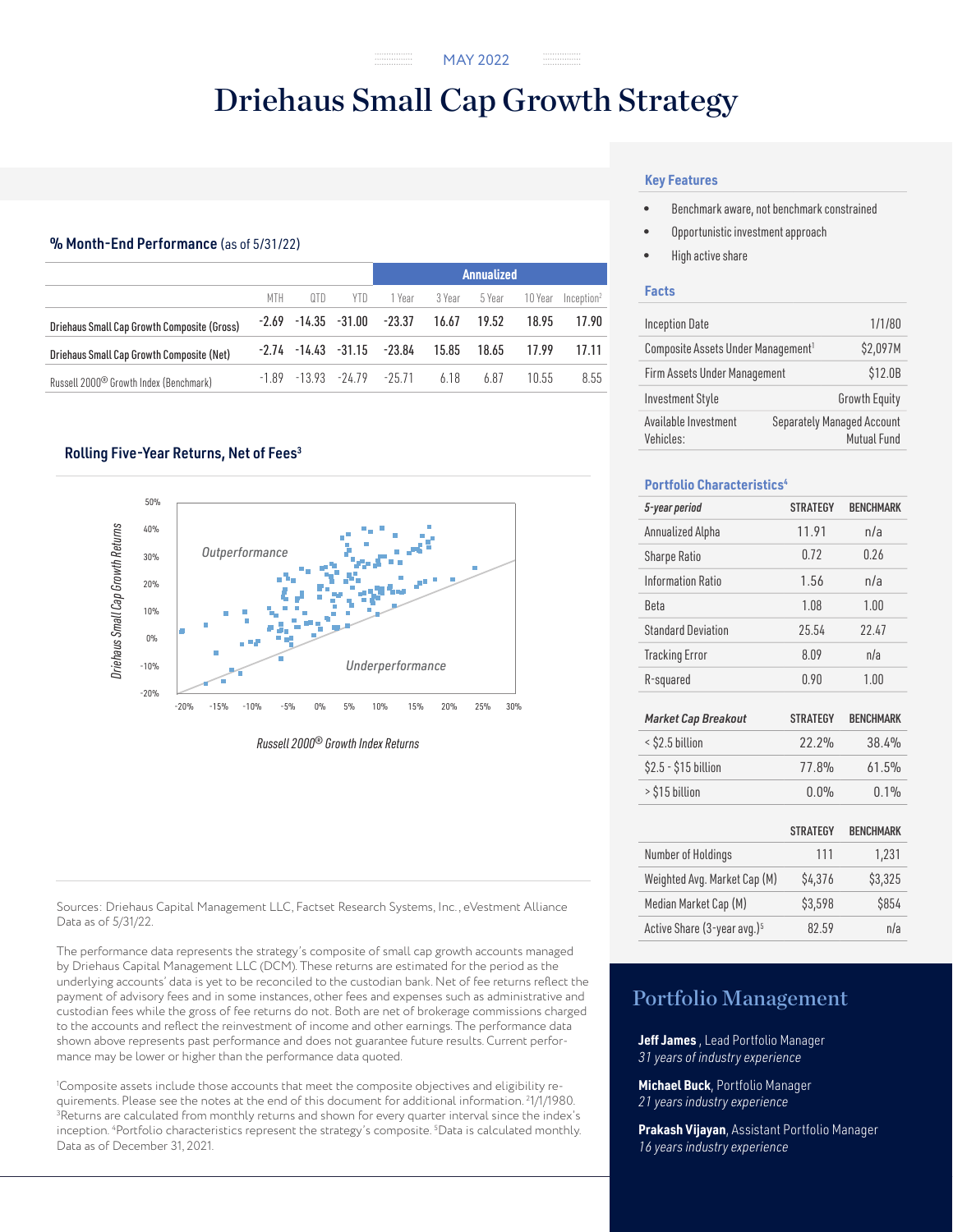#### . . . . . . . .<br>. . . . . . . . .<br>. . . . . . . . MAY 2022

 $\begin{array}{cccccc} . & . & . & . & . & . & . & . & . & . \\ . & . & . & . & . & . & . & . & . \\ . & . & . & . & . & . & . & . & . \end{array}$ 

# Driehaus Small Cap Growth Strategy

# Top 5 Holdings<sup>1</sup> (as of 4/30/22)

| Company                      | Sector                        | % of Strategy |
|------------------------------|-------------------------------|---------------|
| Kinsale Capital Group, Inc.  | <b>Financials</b>             | 2.2           |
| Cytokinetics, Incorporated   | <b>Health Care</b>            | 2.0           |
| SeaWorld Entertainment, Inc. | <b>Consumer Discretionary</b> | 1.9           |
| <b>Cameco Corporation</b>    | Energy                        | 1.9           |
| Chart Industries, Inc.       | Industrials                   | 1.7           |

# Sector Weights (%)

|                       | Comm.<br>Services | Consumer<br>Discretionary | Consumer<br><b>Staples</b> | Energy | Financials | Health<br>Care | Industrials | Information<br>Technology | Materials | Real Estate | <b>Utilities</b> | Cash |
|-----------------------|-------------------|---------------------------|----------------------------|--------|------------|----------------|-------------|---------------------------|-----------|-------------|------------------|------|
| Strategy              | 1.8               | 10.4                      | 7.9                        | 11.3   | 3.8        | 19.5           | 22.3        | 11.9                      | 8.2       | 2.0         | 0.0              | 1.0  |
| Benchmark             | 2.5               | 14.1                      | 4.6                        | 4.3    | 5.5        | 22.9           | 16.5        | 22.2                      | 3.8       | 3.2         | 0.4              | 0.0  |
| <b>Active Weights</b> | $-0.7$            | $-3.7$                    | 3.3                        | 7.0    | $-1.8$     | $-3.4$         | 5.8         | $-10.3$                   | 4.4       | -1.2        | -0.4             | 1.0  |

Sources: Driehaus Capital Management LLC, Factset Research Systems, Inc., eVestment Alliance Data as of 5/31/22. Benchmark: Russell 2000® Growth Index 1 Holdings subject to change.